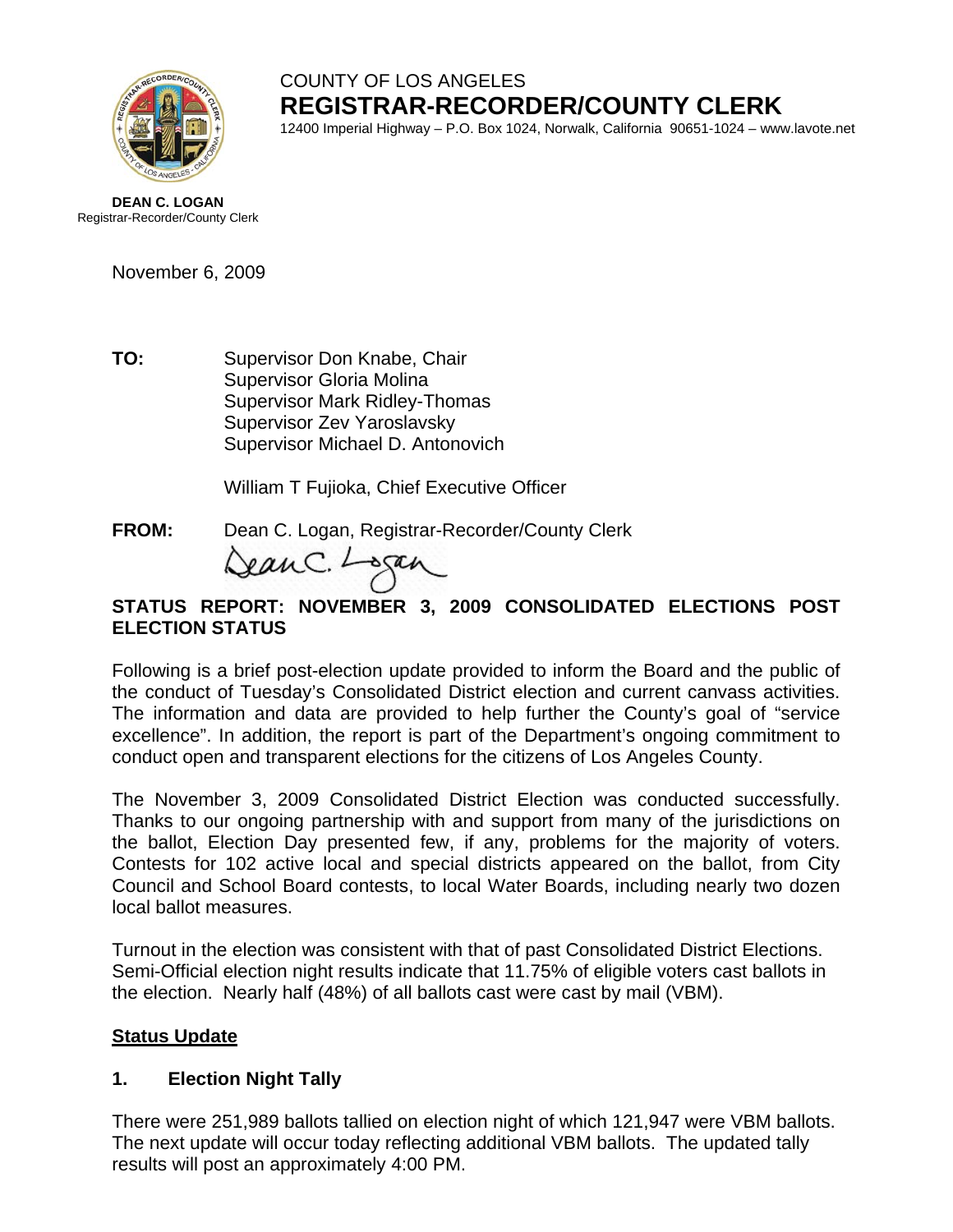We have approximately 30,000 ballots left to process of which: 6,443 are provisional ballots, roughly 22,000 Vote by Mail ballot, and 534 are with-held ballots. Please note that these numbers are not final and are subject to change.

#### **2. Election Canvass Operations**

All areas of the election canvass (Roster Reconciliation, 1% Manual Tally, Ballot Duplication, Ballot Filing, Write-Ins/Withhelds and Extraneous Materials) are operational. We are scheduled to certify the elections on Monday, 11/23.

#### **3. Updated Election Results**

Election results will be updated on an ongoing basis during regularly scheduled updates (see tally update schedule below). Updated results are available online and via telephone.

| <b>Online:</b> | http://rrcc.co.la.ca.us/elect/ |
|----------------|--------------------------------|
| Telephone:     | $(562)$ 466-1310               |

## **NOVEMBER 3, 2009 CONSOLIDATED ELECTIONS SCHEDULED TALLY UPDATES**

### **(\*Time indicated is the start time for the update. Tally results will be updated following the tally process)**

- Friday, November  $6 2$  p.m. 1<sup>st</sup> Ballot Counting Update
- Tuesday, November  $10 2$  p.m. 2<sup>nd</sup> Ballot Counting Update
- Friday, November 13 2 p.m. 3<sup>rd</sup> Ballot Counting Update
- Tuesday, November  $17 2$  p.m. 4<sup>th</sup> Ballot Counting Update
- Friday, November  $20 2$  p.m. 5<sup>th</sup> Ballot Counting Update
- Monday, November 23 10 a.m. 6<sup>th</sup> Ballot Counting Update (if necessary)